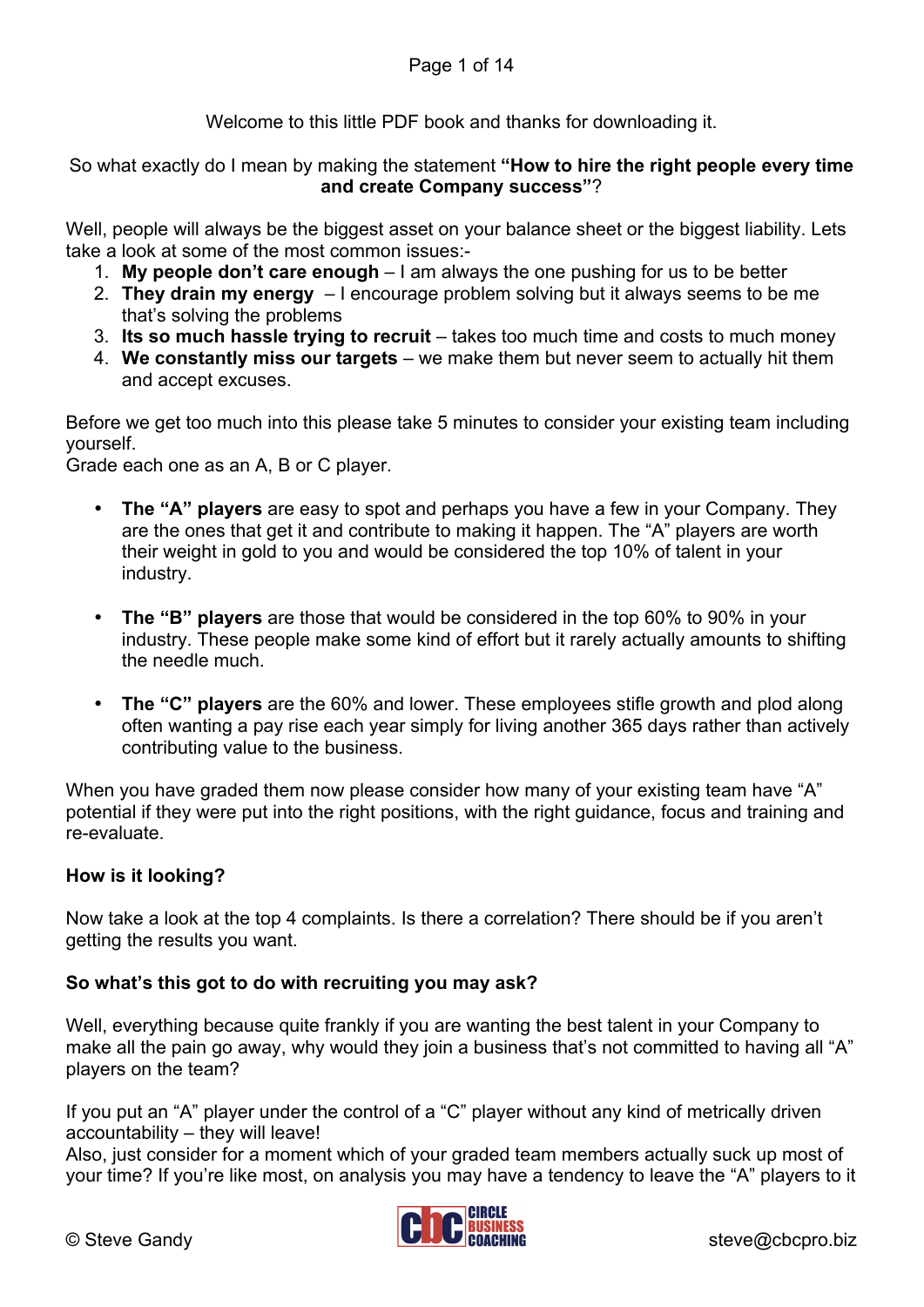because you feel that they are doing a great job and focus 80% of your time on the rest when it should be the other way around. Sound familiar?

Think of it this way…..one "A" player will perform just as well as 3 "C" players or 2 "B" players and give you energy rather than drain you. The message here is that you should be prepared to pay for the best and brightest and invest in those that have "A" potential. The rest need to be placed elsewhere in the Company or asked to leave.

Think about that when you take a look at what you are paying your people currently and how that would change if you had a Company 90% full of "A" players.

Strangely it would probably cost you less! Have fewer people and pay them more needs to be your new philosophy!

Mis-hiring people is also a killer. If a mis-hire is in position for 18 months and is paid £50,000 a year basic its estimated that the total impact of damage to the team, clients, lost business, needless bonus and other attributes the cost will be 15 times annual salary. That's huge! If you mis-hire 3 out of 4 times, well that the kind of disruption that can take years to recover from.

Ok so enough of the horror stories lets get to how you actually get the right people into your Company and most importantly keep them.

## **"Good fit factors don't ensure success but poor fit factors can ensure failure"**

– *Brad Smart PhD*

To keep it simple lets break the recruitment cycle into 3 stages:-

- **1. Define**
- **2. Optimise**
- **3. Assimilate**

Don't mix this up with the other DOA (Dead On Arrival), which this new employee may become if you don't follow these guidelines!

## **Define**

The very first stage is to clearly define what this role is and what a successful outcome looks like. So many people waste time creating meaningless unspecific job descriptions that aren't worth anything to anyone.

Here are the steps broken down that will create a true definition and create clarity for everyone:-

- **1. Who we are and where we are going**
- **2. What is the role title?**
- **3. What is this role accountable for?**
- **4. How is the accountability measured?**
- **5. What is the ideal profile of this person?**
- **6. What could be the career path of this person?**
- **7. What is the compensation and bonus package?**
- **8. What is the location and expected hours?**
- **9. How and where will we communicate this vacancy?**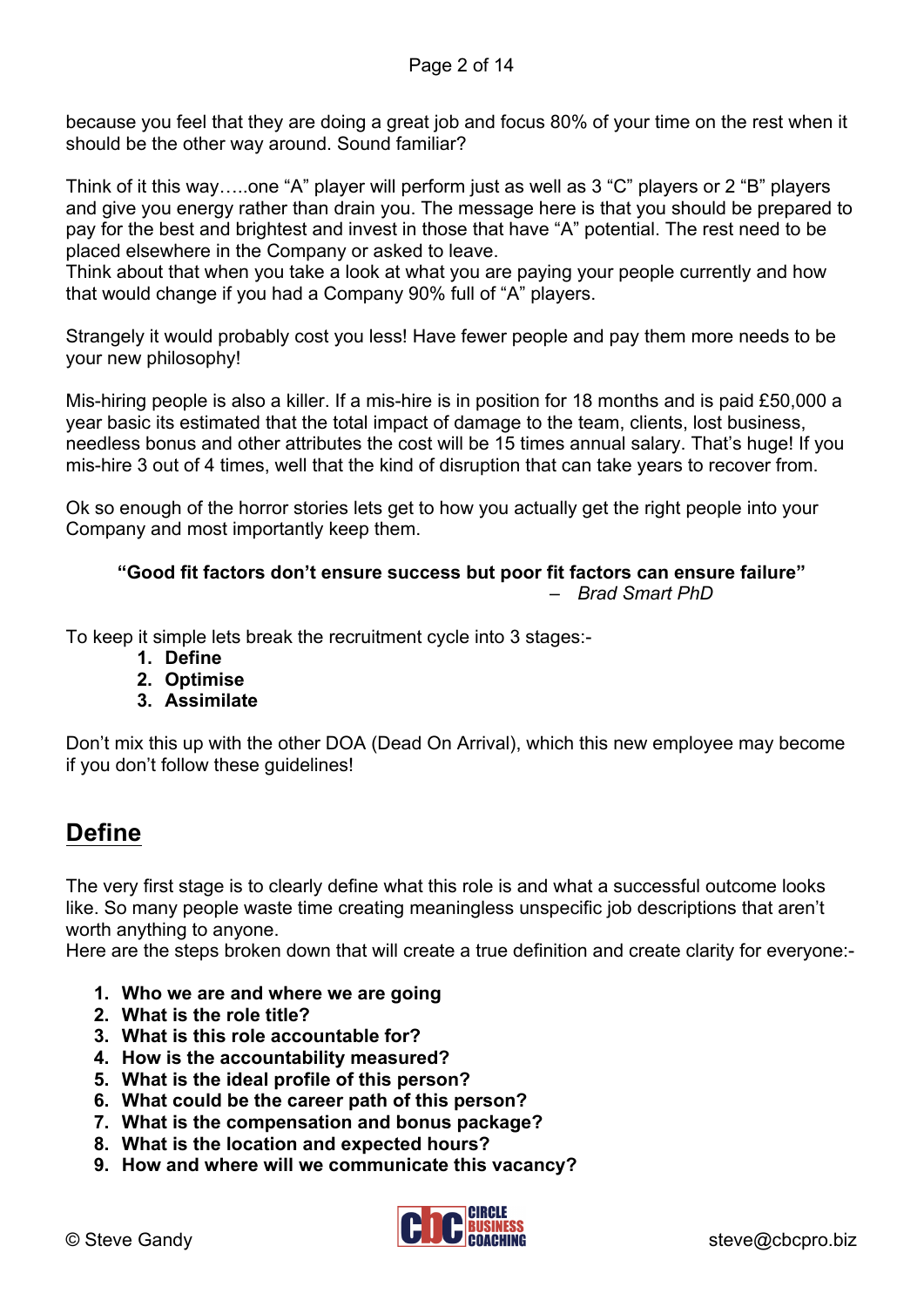Lets explore each one in a little more detail so that you can create a specific ad that will attract the type of person you want.

### **Who we are and where we are going**

Please remember that it's your job to sell this role to "A" players. People like that need to know that they are working for a driven purposeful Company that has clearly defined goals and is an exciting place to be.

The very first paragraph of your ad needs to convey all this along with your core values and your culture.

#### **What is the title of the role?**

As straight forward as this sounds, it can be missing from a lot of ad's. If you have a functional accountability / organisational chart it should be very straight forward so if you don't have that define one before going to market.

Be creative with role titles if you like, [Google have some great ones](http://www.businessinsider.com/11-google-job-titles-you-wont-believe-actually-exist-2012-2?IR=T)

### **What is this role accountable for?**

This is where is needs to become far more specific. When you have defined the role then you need to define how the role is accountable to create the vision of the Company. People need to know how they make a difference in the world despite the daily grind; they need to have meaningful work.

#### **How is the accountability measured?**

When you have defined the role accountability towards the bigger picture, then consider between 1 and 5 key performance indicators that will show how that person is doing in relation to the goal. For example….

*Sales Manager – Accountable for acquiring the budgeted required sales numbers*

- *KPI 1 – Sales conversion rate*
- *KPI 2 – Average £ sale*
- *KPI 3 – Current sales secured*
- *KPI 4 – Work in progress value*
- *KPI 5 – New clients secured*

The KPI's need to be documented as a operational manual but on a single page to keep it simple. The role then becomes about using the system to create great performance. When people use KPI dashboards they can easily track their own performance and take ownership of their career and development rather than having to be micro-managed.

I can't emphasise enough the importance of this part of the process to ensure you attract "A" player talent. If you can't define this for yourselves they have no chance to succeed and make a difference.

#### **What is the ideal profile of this person?**

For those of you not familiar with psychometric testing you're in for a treat here! Profile testing deserves a section on its own but I will keep it brief and tell you about DISC.

This tool helps you uncover someone's true drivers and how they perform best when at home and at work. It allows you to create a working environment that best suits their style, which in turn increases performance.

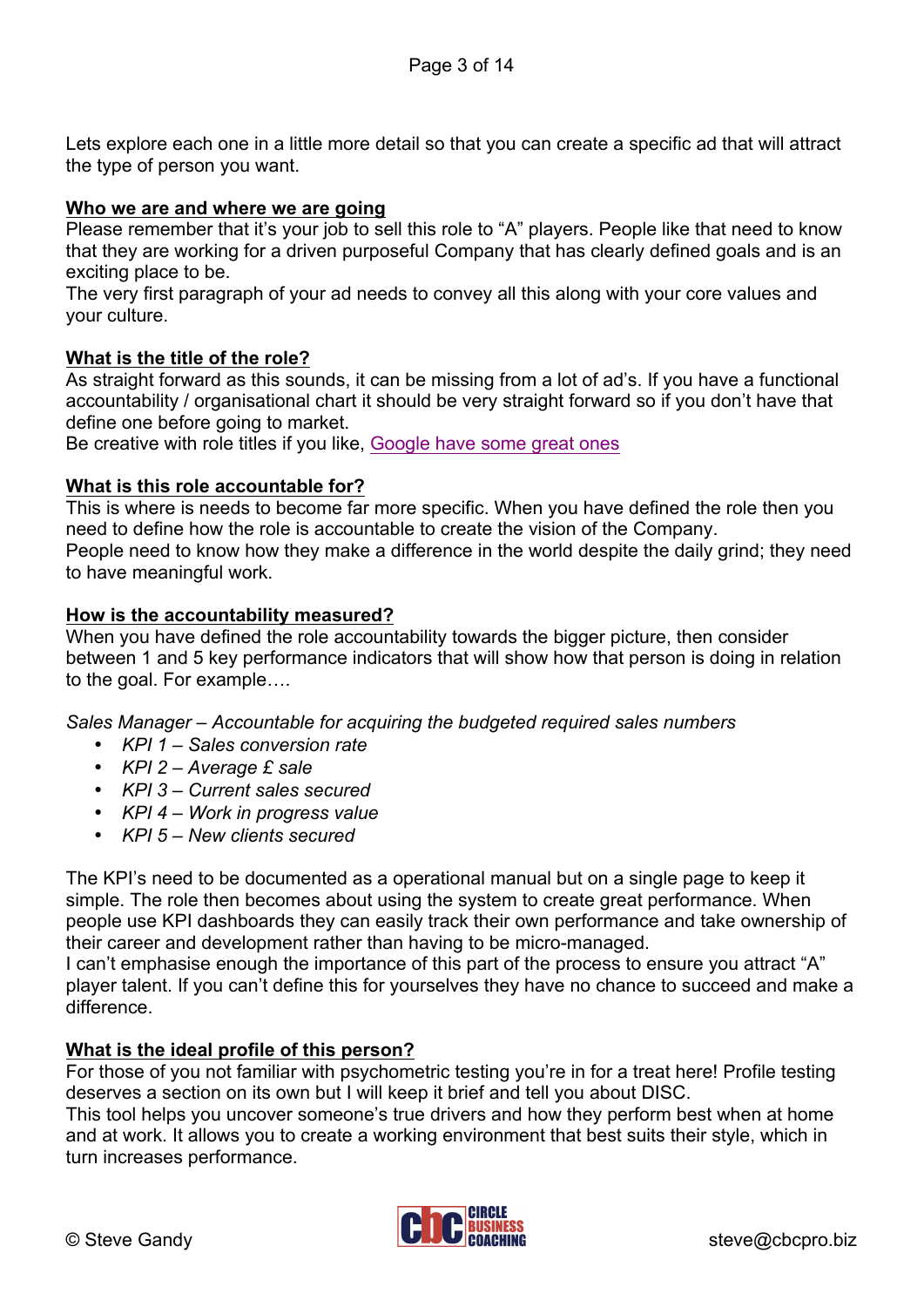Briefly:-

**D – Dominant**. Decision makers and risk takers, generally quite confident and move quickly. Many leaders have this as their primary style

**I – Influencers**. Enjoy talking and are great at building relationships and in teams and sales. Do have a tendency to get distracted easily though.

**S – Steadiness**. These people are very loyal and need security. In turn they will reward you with years of service. Can be slow to change but are reliable

**C – Conscientiousness**. Analytical, precision, focused and intense can describe these. Task driven can be prickly to deal with and need data to drive their decision making

When you recognize how this works you can use language in the ad creation to attract the type of person you want.

I can't tell you how this has changed Companies I work with to support growth and if you want to undergo a full profile for yourself please let me know. Otherwise [watch this TED talk](https://www.youtube.com/watch?v=8pq_tCgDkT4) for 15 minutes to learn more.

## **What could be the career path of this person?**

Its important that you sell this vacancy as much as possible and part of that is to paint an exciting picture of the future that the applicant wants to be a part of.

A huge problem in businesses is a lack of a leadership pipeline. Who is next in line for all positions?

When you have a functional accountability chart then you can show a person where they can progress. "A" players want to know how far they can go.

## **What is the compensation and bonus package?**

Don't feel that you have to dance around this subject. Have an idea on your accountability chart of what the role is worth to the Company when it's done well and be prepared to pay for quality "A" players.

As discussed earlier these people can outperform 3 "C" players so it's actually more cost effective for you. Always strive for the best talent that will take your Company forward and if that means paying for an "A" player in a league above then take that chance

### **What is the location and expected hours?**

Basic but necessary to avoid ambiguity, particularly if a relocation or heavy travel may be required to effectively and successfully carry out the role.

## **How and where will we communicate this vacancy?**

First and foremost always try to promote from within. When you have a clear accountability chart and "A" players (or "B/C" players with "A" potential) this should be the best way to fill vacancies.

If you have to go outside then here are a few popular options in my recommended order:-

- Your own network open your phone and email contacts up and ask.
- Online job boards such as indeed.co.uk and monster.co.uk
- LinkedIn go hunting for the talent you want and make a connection
- Facebook very useful for lower level hires
- Your own website always make it easy for people to find careers

…. finally recruitment agencies and just a word of caution here. You should recognize that "A" players will probably already be in a position and you will need to sell the job to them. In some cases with larger recruitment agencies they may have contracts in place with existing clients

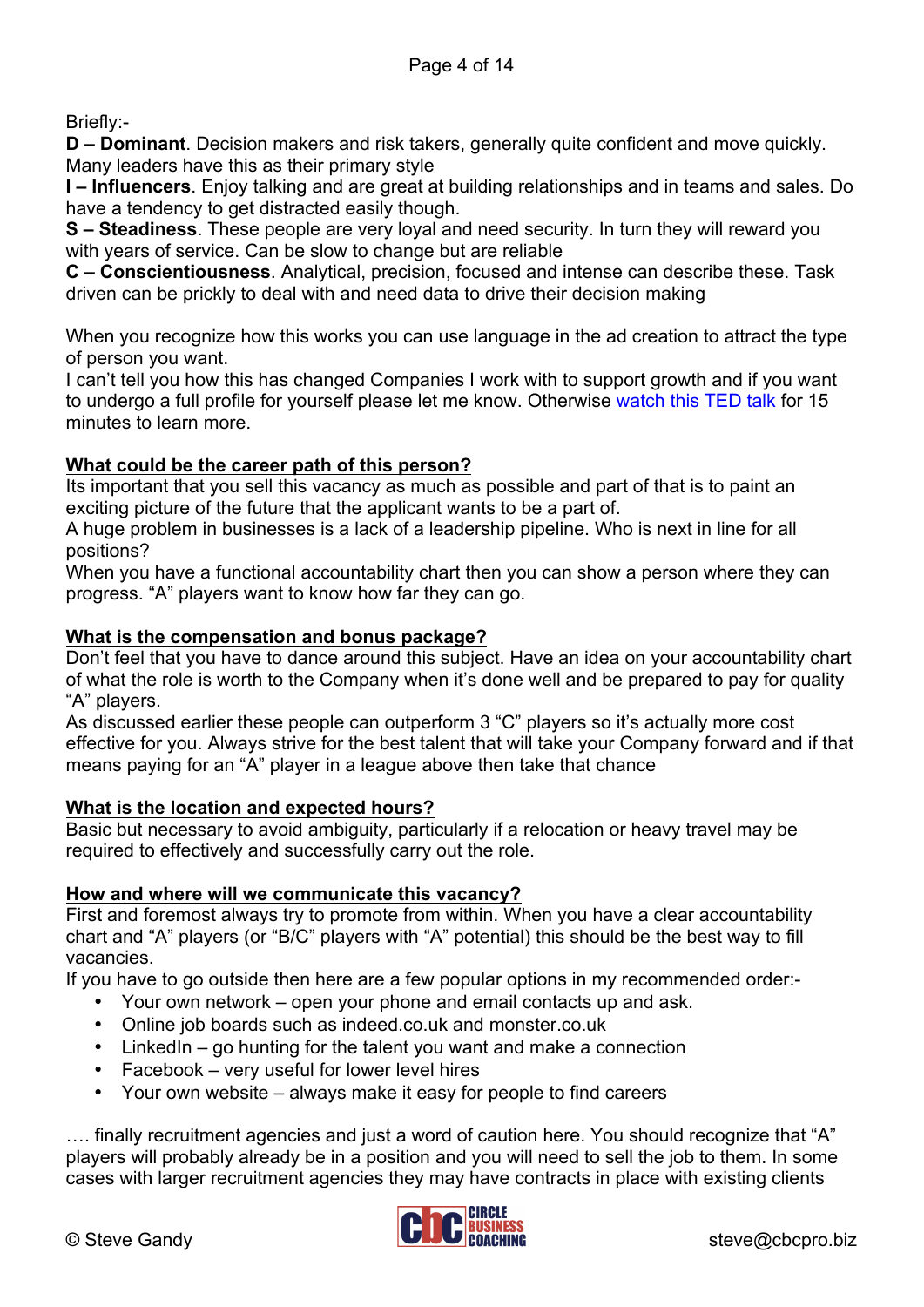that prohibit them going after talent in those Companies. This dramatically limits the effectiveness of them getting you "A" player candidates. To combat this you must determine the recruiter's pool of talent and ask questions about any Companies that may be "off limits". In the US, Fortune 500 company's often "hire" an agency on retainer for 2 years at a cost of up to £100k per year. The purpose of this is to make that Companies talent untouchable to the competition by being off limits as they are an existing client!

This first section is vital so please don't miss steps just check them off as they are done. Don't be tempted to rush the process just to get a body in position. "A" player talent is worth waiting for even if it puts a little strain on others.

# **Optimise**

So hopefully you and HR will have attracted some candidates. What follows is a structured pathway to conducting effective interviews that will give you insight into the person and allow you to decide if this person will be a fit for your team and successfully contribute to the Companies growth.

I will say that this is a framework that can be modified by you where necessary but will enable you to get great results time and again.

Upon receipt of any CV or enquiry either internally or externally send out these questions:-

- Name
- Address
- Phone Number
- Email

Business Experience - Please complete the following questions for your last 5 (or less) positions

- Company Name
- Address
- Employed from till (show months as well as years)
- Job role
- Reporting to?
- What do / did you enjoy most about your job?
- What do you least enjoy?
- What major challenges did you face when you accepted the role?
- What are / were your key responsibilities and accountabilities
- List your major accomplishments and quantify the information (eg 20% increase in sales)
- What mistakes have you made in the job and how would you handle it differently now?
- What do you believe your current boss sees as your major strengths?
- What do you believe that your current boss sees as your weaknesses and areas for improvement?
- What has been your most recent overall performance rating in this job?
- If you have not had a performance review in this role what would be your best quess as to how your boss would rate you?

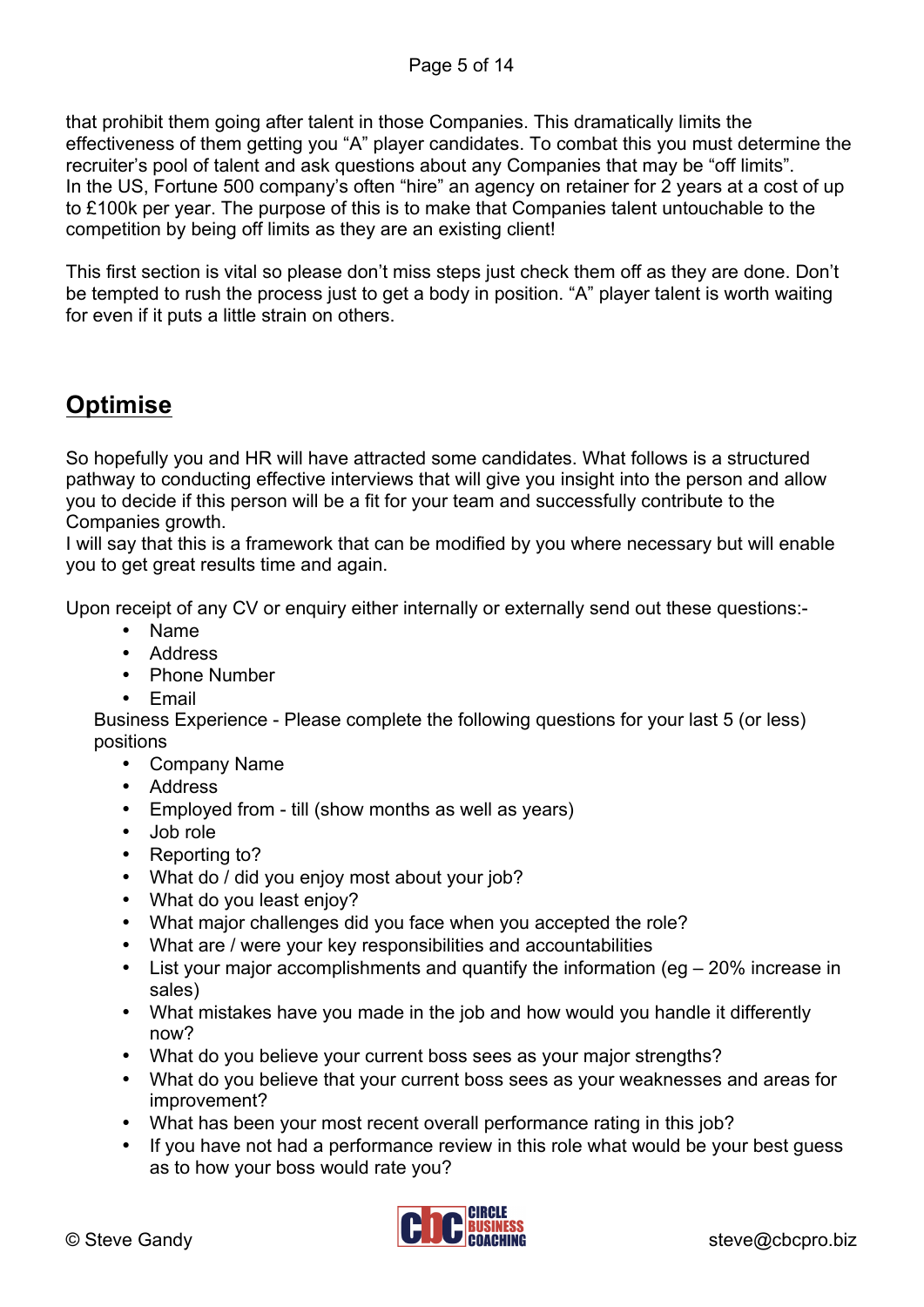These are to be completed and sent back to you before anyone's time is wasted and if alarm bells ring don't waste time interviewing the person.

This next section of questions is split into 3 based upon salary levels. Sub £25k, £25k to £50k and £50k to £75k. For roles that may surpass £75k I would highly recommend reading the book "Topgrading" by Brad Smart PhD (from which a lot of these interview questions are to be credited) and following them to the letter.

The interview should be conducted by the candidate's immediate superior and a support role played by HR.

| Up               | £25k | £50k                      |                                                                                                                                                                                                                                              |
|------------------|------|---------------------------|----------------------------------------------------------------------------------------------------------------------------------------------------------------------------------------------------------------------------------------------|
| to               |      |                           | <b>QUESTIONS</b>                                                                                                                                                                                                                             |
| £25k             | £50k | £75k                      |                                                                                                                                                                                                                                              |
|                  |      |                           | <b>INTELLIGENCE</b>                                                                                                                                                                                                                          |
| $\mathsf{x}$     | X    | X                         | a. Please describe your learning ability                                                                                                                                                                                                     |
|                  | X    | X                         | b. Describe a situation in which you had to learn a lot, quickly.                                                                                                                                                                            |
|                  |      | X                         | c. How did you go about your learning, and how successful were the<br>outcomes?                                                                                                                                                              |
|                  |      |                           | <b>ANALYSIS SKILLS</b>                                                                                                                                                                                                                       |
| $\boldsymbol{X}$ | X    | X                         | a. Please describe your problem analysis skills.                                                                                                                                                                                             |
|                  | X    | $\boldsymbol{\mathsf{x}}$ | b. Do people regard you as one who diligently pursues every detail or<br>do you tend to be more broad? Why?                                                                                                                                  |
|                  | X    | $\mathbf{x}$              | c. What will references indicate are your style and overall effectiveness<br>in prioritising?                                                                                                                                                |
|                  |      | X                         | d. What analytic approaches and tools do you use? Please give me an<br>example of digging more deeply for facts than what was asked of you.                                                                                                  |
|                  |      |                           | <b>DECISION MAKING</b>                                                                                                                                                                                                                       |
| X                | X    | X                         | a. Please describe your decision-making approach when you are faced<br>with difficult situations. Are you decisive and quick, but sometimes too<br>quick, or are you more thorough but sometimes too slow? Please share<br>an example or two |
|                  | X    | X                         | b. What are a couple of the most difficult or challenging decisions you<br><b>Dultanant alaman august</b>                                                                                                                                    |

| $\mathbf{v}$ | $\mathbf{v}$           | have made recently?                                                                     |
|--------------|------------------------|-----------------------------------------------------------------------------------------|
|              | $\boldsymbol{\Lambda}$ | c. What are a couple of the best and worst decisions you have made in<br>the past year? |
|              |                        | d. What decision-making criteria do you live by?                                        |

|   | <b>CREATIVITY</b> |  |                                                                                                    |  |  |  |
|---|-------------------|--|----------------------------------------------------------------------------------------------------|--|--|--|
| х |                   |  | a. How creative are you?                                                                           |  |  |  |
|   | X                 |  | b. What are the best examples of your creativity in solving / improving<br>current best practices? |  |  |  |
|   |                   |  | b. Do you consider yourself a better visionary or implementer, and why?                            |  |  |  |

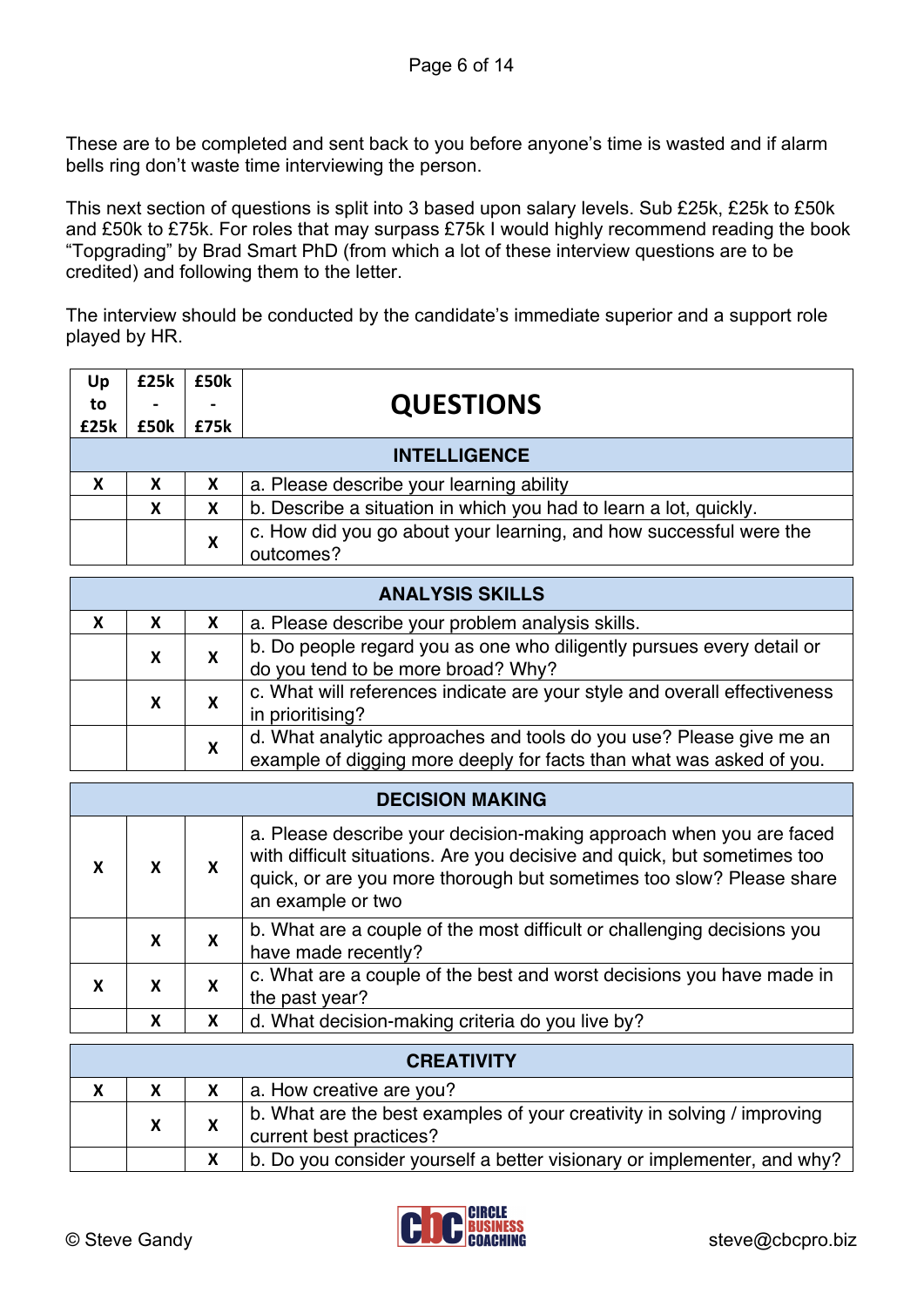## Page 7 of 14

| <b>STRATEGIC SKILLS</b> |   |                                                                                                                |  |  |
|-------------------------|---|----------------------------------------------------------------------------------------------------------------|--|--|
| X                       | X | a. In the past year, what specifically have you done in order to remain<br>knowledgeable about your industry?  |  |  |
|                         | X | b. Please describe your experience in strategic planning, including<br>successful and unsuccessful approaches. |  |  |
| X                       | X | c. Where do you predict that your industry is going in the next three<br>years and why?                        |  |  |

| <b>RISK TAKING</b> |  |                                                                                          |  |  |
|--------------------|--|------------------------------------------------------------------------------------------|--|--|
|                    |  | a. What are the biggest risks you have taken in recent years? How did<br>they work out?. |  |  |

|   | <b>LEADING EDGE</b> |   |                                                                                                                                             |  |  |
|---|---------------------|---|---------------------------------------------------------------------------------------------------------------------------------------------|--|--|
|   | X                   |   | a. How have you created and applied new effective best practices?                                                                           |  |  |
|   |                     |   | b. How will references rate and describe your technical expertise? Are<br>you truly leading edge, or do you fall a bit short in some areas? |  |  |
| X | X                   | X | c. How computer literate are you?                                                                                                           |  |  |
|   | X                   | X | d. Please describe your professional network.                                                                                               |  |  |

| <b>EDUCATION</b> |   |   |                                                                            |  |
|------------------|---|---|----------------------------------------------------------------------------|--|
|                  |   | X | a. What seminars or formal education have you participated in and<br>when? |  |
|                  |   |   |                                                                            |  |
| X                | X |   | b. Describe your reading habits.                                           |  |
|                  | X |   | c. What was the last book you read?                                        |  |
|                  | X |   | d. What's your favourite business / self development book and why?         |  |

| <b>EXPERIENCE</b> |  |  |
|-------------------|--|--|
|                   |  |  |
|                   |  |  |

|  |  |  | a. What are the most important lessons you have learned in your<br>career? (Get specifics with respect to when, where, etc.) |
|--|--|--|------------------------------------------------------------------------------------------------------------------------------|
|--|--|--|------------------------------------------------------------------------------------------------------------------------------|

|  | <b>TRACK RECORD</b> |  |                                                              |  |  |  |
|--|---------------------|--|--------------------------------------------------------------|--|--|--|
|  |                     |  | a. Looking back in your career what were your most and least |  |  |  |
|  |                     |  | successful jobs and why?                                     |  |  |  |

| <b>INTEGRITY</b> |   |                                                                                                                              |  |  |
|------------------|---|------------------------------------------------------------------------------------------------------------------------------|--|--|
|                  | X | a. Describe a situation or two in which the pressures to compromise<br>your integrity were the strongest you have ever felt. |  |  |
| x                | X | b. What are a couple of the most courageous actions or unpopular<br>stands you have ever taken?                              |  |  |
|                  | X | c. When have you confronted unethical behaviour or chosen to not say<br>anything, in order to not rock the boat?             |  |  |
| X                |   | d. Under what circumstances have you found it justifiable to break a<br>confidence?                                          |  |  |



Т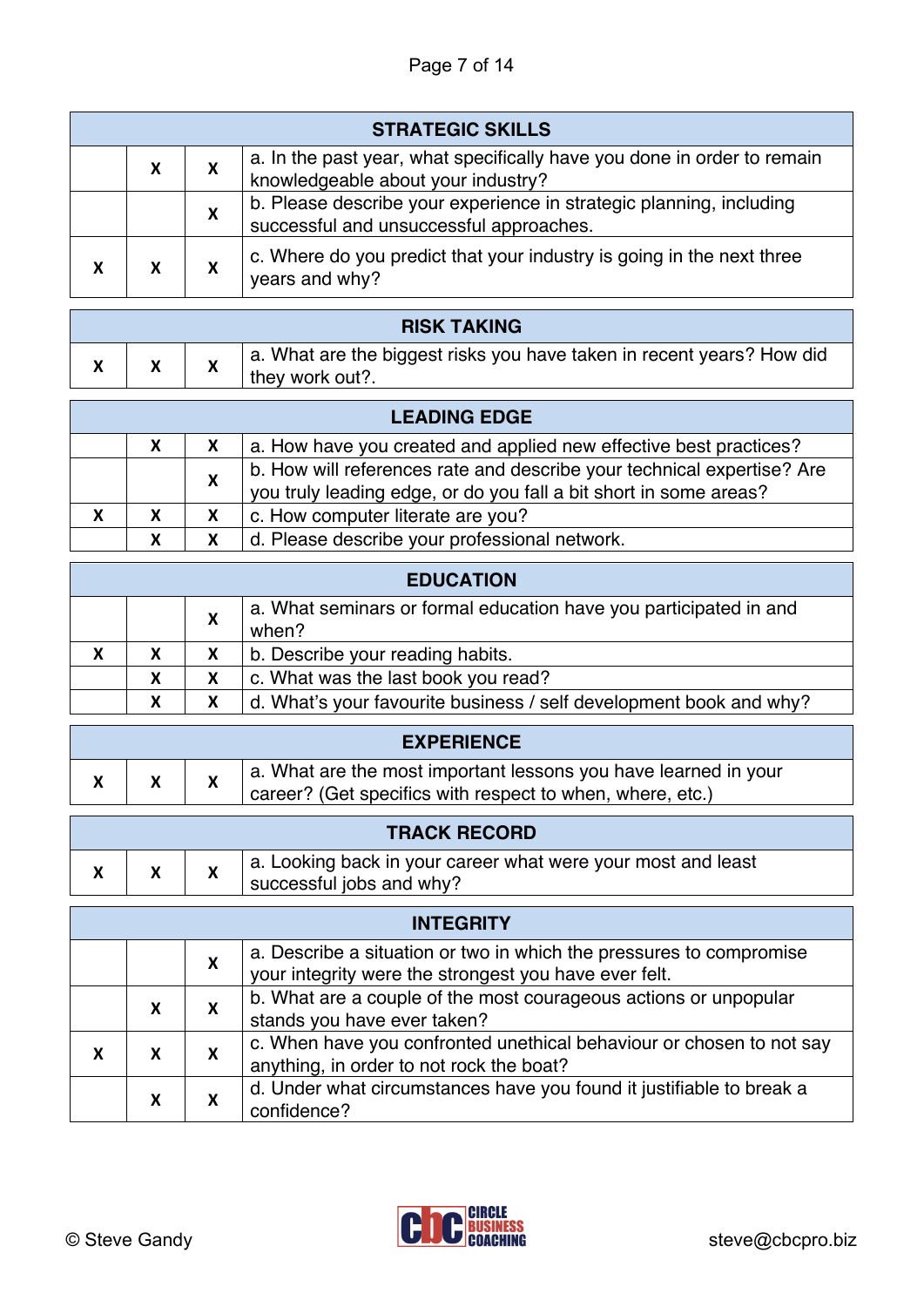## Page 8 of 14

|   | <b>RESOURCEFULNESS</b> |   |                                                                                                                                   |  |  |  |
|---|------------------------|---|-----------------------------------------------------------------------------------------------------------------------------------|--|--|--|
| х | X                      | X | a. What actions would you take in the first weeks, should you join us?                                                            |  |  |  |
|   | X                      | X | b. What were your biggest obstacles you faced in your current / last job,<br>and what did you do?                                 |  |  |  |
| X | X                      | X | c. What are examples of circumstances in which you were expected to<br>do a certain thing and, on your own, went beyond the duty? |  |  |  |
|   | X                      | X | d. Who have been your career influences, and why?                                                                                 |  |  |  |
|   |                        | X | e. Are you better at initiating a lot of things or hammering out results for<br>fewer things? (Get specifics.)                    |  |  |  |

| <b>ORGANISATION</b> |   |   |                                                                                                                                        |  |  |  |
|---------------------|---|---|----------------------------------------------------------------------------------------------------------------------------------------|--|--|--|
| X                   | X | X | a. How organised are you? What do you do to be organised and what, if<br>anything, do you feel you ought to do to be better organised? |  |  |  |
|                     |   | X | b. When was the last time you missed a significant deadline?                                                                           |  |  |  |
|                     |   | X | c. Describe a complex challenge you have had coordinating a project.                                                                   |  |  |  |
|                     | X | X | d. Are you better at juggling a number of priorities or projects                                                                       |  |  |  |
|                     |   |   | simultaneously, or attacking projects one at a time?                                                                                   |  |  |  |
| х                   | X | X | e. Everyone procrastinates at times. What do you think that you                                                                        |  |  |  |
|                     |   |   | procrastinate on?                                                                                                                      |  |  |  |
| X                   | X | X | f. How would you describe your work habits?                                                                                            |  |  |  |
|                     | X | X | g. Describe a situation that did not go as well as planned. What would                                                                 |  |  |  |
|                     |   |   |                                                                                                                                        |  |  |  |

| <b>EXCELLENCE</b> |  |                                                                           |  |
|-------------------|--|---------------------------------------------------------------------------|--|
|                   |  | a. When have you "raised the bar" for yourself or others?                 |  |
| X                 |  | b. Explain how you approached the problems or outcomes you<br>encountered |  |

| <b>INDEPENDENCE</b> |                           |  |                                                                                                                   |
|---------------------|---------------------------|--|-------------------------------------------------------------------------------------------------------------------|
|                     | $\boldsymbol{\mathsf{A}}$ |  | a. Do you believe in asking for forgiveness rather than permission or are<br>you inclined to get full permission? |
|                     | Y                         |  | b. How much supervision do you want or need?                                                                      |

| <b>STRESS MANAGEMENT</b> |   |   |                                                                                               |  |
|--------------------------|---|---|-----------------------------------------------------------------------------------------------|--|
|                          | X | X | a. What sort of mood swings do you experience and what are the<br>triggers?                   |  |
| X                        | x | X | b. What do you do to alleviate stress? (Look for exercise, quiet periods,<br>$etc.$ )         |  |
|                          | X | X | c. How do you handle yourself under pressure?                                                 |  |
| X                        | X | X | d. What sorts of things irritate you the most or get you down?                                |  |
|                          |   | X | e. How many times have you "lost your cool" in the past couple of<br>months? (Get specifics.) |  |



 $\overline{\phantom{a}}$ 

Ť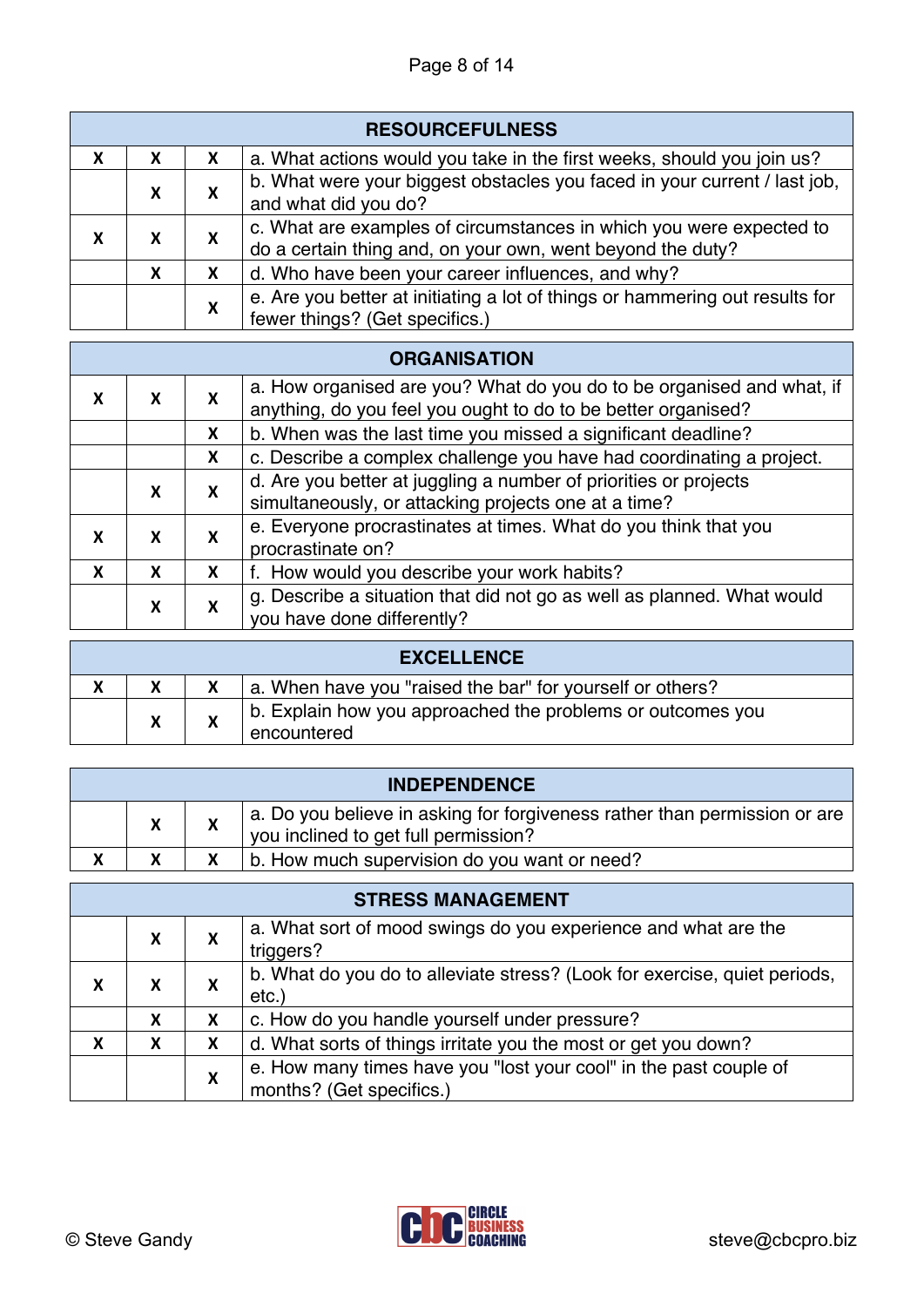## Page 9 of 14

| <b>SELF-AWARENESS</b> |   |   |                                                                                                                                     |  |
|-----------------------|---|---|-------------------------------------------------------------------------------------------------------------------------------------|--|
| X                     |   | X | a. Have you gotten any sort of regular feedback from direct reports,<br>clients, peers, supervisors, and if so, what did you learn? |  |
|                       | X | X | b. How much feedback do you like to get from people you report to, and<br>in what form (written, face to face)?                     |  |
| X                     | х | X | c. What are the biggest mistakes you've made in the past ten years, and<br>what have you learned from them?                         |  |
|                       |   | X | d. What are your principal developmental needs and what are your<br>plans to deal with them?                                        |  |
|                       | X |   | e. What have been the most difficult criticisms for you to accept?                                                                  |  |

|   | <b>ADAPTABILITY</b> |   |                                                                                          |  |  |
|---|---------------------|---|------------------------------------------------------------------------------------------|--|--|
| X | X                   |   | a. How have you changed over recent years?                                               |  |  |
|   | X                   |   | b. What sorts of company changes have you found easiest and most<br>difficult to accept? |  |  |
|   |                     | X | c. When have you been so firm people considered you stubborn or<br>inflexible?           |  |  |

| <b>FIRST IMPRESSION (Judge directly in interview.)</b> |  |                                                                                                   |  |
|--------------------------------------------------------|--|---------------------------------------------------------------------------------------------------|--|
|                                                        |  | a. What sort of first impression do you think you make at different levels<br>in an organisation? |  |

| <b>LIKABILITY</b> |  |  |                                                                                                |
|-------------------|--|--|------------------------------------------------------------------------------------------------|
|                   |  |  | a. When were you so frustrated you did not treat someone with respect?                         |
|                   |  |  | b. How would you describe your sense of humour?                                                |
| X                 |  |  | c. Tell me about a situation in which you were expected to work with a<br>person you disliked. |

|  | <b>LISTENING</b> |  |                                                             |  |
|--|------------------|--|-------------------------------------------------------------|--|
|  |                  |  | a. What would co-workers say regarding how well you listen? |  |
|  |                  |  |                                                             |  |

| <b>CUSTOMER FOCUS</b> |   |   |                                                                          |  |
|-----------------------|---|---|--------------------------------------------------------------------------|--|
| X                     | X | X | a. Give examples of your going beyond what was normally expected to      |  |
|                       |   |   | enhance your company's reputation or image.                              |  |
|                       | х | X | b. Describe your methods of diagnosing client/customer needs.            |  |
|                       |   | X | c. What is your "track record" in both acquiring and retaining           |  |
|                       |   |   | clients/customers?                                                       |  |
|                       |   |   | d. Tell me about the most frustrated or disappointed client/customer you |  |
|                       |   | X | have had in recent years. Why do you think they felt that way?           |  |

| <b>TEAM PLAYER</b> |    |  |                                                                                                                                |
|--------------------|----|--|--------------------------------------------------------------------------------------------------------------------------------|
| X                  | X. |  | a. What will reference checks disclose to be the common perception<br>among peers regarding how much of a team player you are? |
|                    | X. |  | b. Describe the most difficult person with whom you have had to work?                                                          |
|                    | X  |  | c. When have you stood up to a boss?                                                                                           |



T

÷,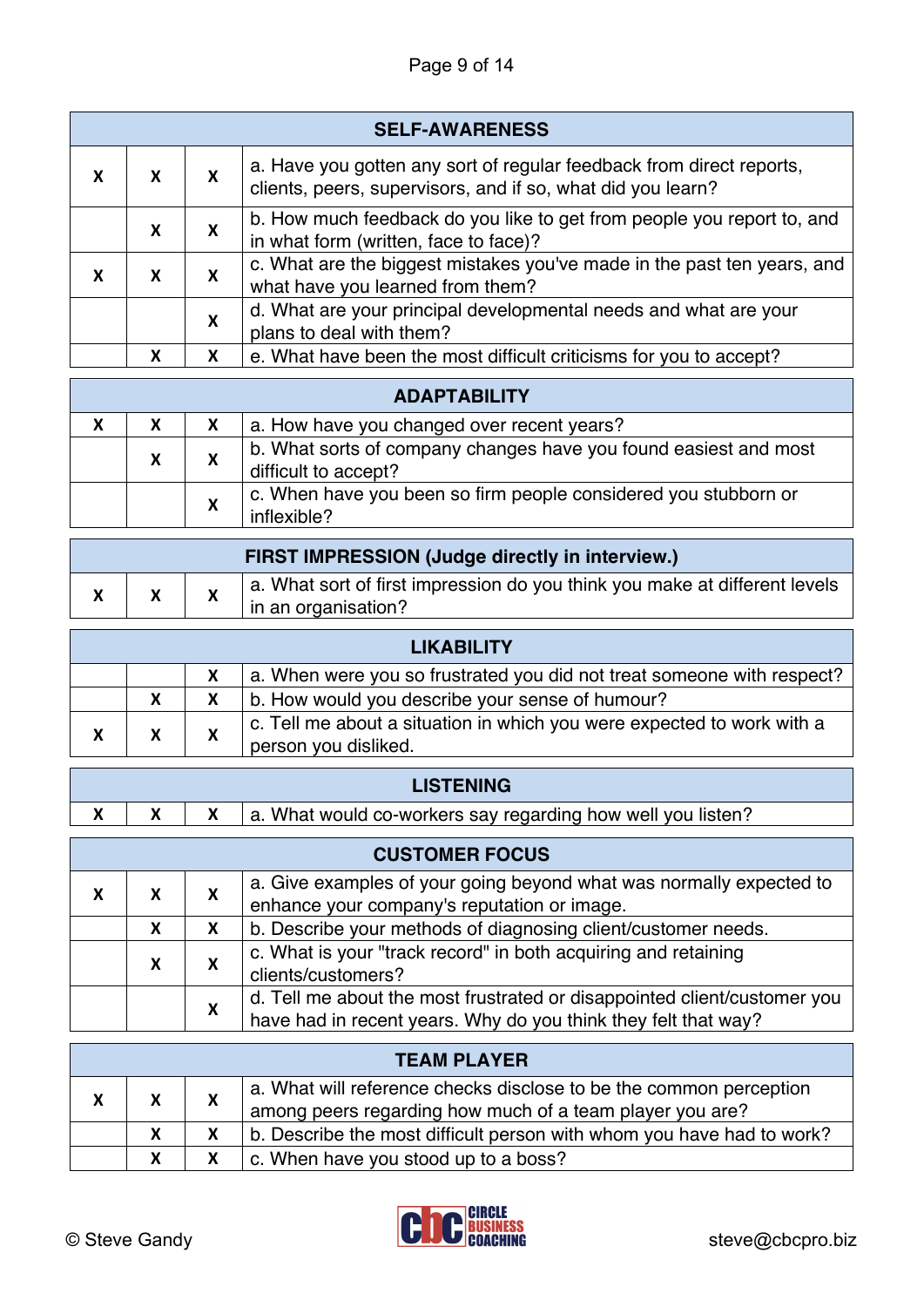|   |                      | х | d. Tell me about a situation in which you felt others were wrong and you<br>were right?                                                                         |  |  |
|---|----------------------|---|-----------------------------------------------------------------------------------------------------------------------------------------------------------------|--|--|
|   | <b>ASSERTIVENESS</b> |   |                                                                                                                                                                 |  |  |
|   |                      | X | a. How would you describe your level of assertiveness?                                                                                                          |  |  |
| X |                      |   | b. When there is a difference of opinion, do you tend to confront people<br>directly, indirectly, or let the situation resolve itself? (Get specifics.)         |  |  |
|   | X                    | X | c. Please give a couple of recent specific examples in which you were<br>highly assertive: one in which the outcome was favourable, and one<br>where it wasn't. |  |  |

| <b>COMMUNICATIONS ORAL</b> |   |  |                                                    |
|----------------------------|---|--|----------------------------------------------------|
|                            |   |  | a. How would you rate yourself in public speaking? |
| X                          |   |  | b. How do you communicate with your organisation?  |
|                            | X |  | c. How much emphasis do you put on communication?  |

| <b>COMMUNICATIONS WRITTEN</b> |  |  |                                                                                   |  |
|-------------------------------|--|--|-----------------------------------------------------------------------------------|--|
|                               |  |  | a. How would you describe your writing style in comparison with others<br>styles? |  |

| <b>NEGOTIATION</b> |  |                                                                                              |  |
|--------------------|--|----------------------------------------------------------------------------------------------|--|
|                    |  | a. Describe situations in which your negotiation skills proved effective<br>and ineffective. |  |

| <b>PERSUASION</b> |  |  |                                                                                          |
|-------------------|--|--|------------------------------------------------------------------------------------------|
|                   |  |  | a. Describe a situation in which you were most effective selling an idea<br>or yourself. |
|                   |  |  | b. Describe situations in which your persuasion skills proved ineffective.               |

| <b>SELECTING A PLAYERS</b> |   |  |                                                                                                                                                                                                                                        |
|----------------------------|---|--|----------------------------------------------------------------------------------------------------------------------------------------------------------------------------------------------------------------------------------------|
|                            | X |  | a. What have your most recent two teams looked like and what changes<br>were made to effect results?                                                                                                                                   |
|                            |   |  |                                                                                                                                                                                                                                        |
|                            | X |  | b. Explain your selection process in terms of job analysis, job<br>description, behavioural competencies, amount of structure to<br>interviews, if there is an in-depth chronological interview, and how<br>reference checks are done. |

| <b>COACHING</b> |  |                                                                                                                                                                                   |  |
|-----------------|--|-----------------------------------------------------------------------------------------------------------------------------------------------------------------------------------|--|
|                 |  | a. How would subordinates you have had in recent years describe your<br>approaches to training and developing them? (Look for coaching,<br><sup>1</sup> challenging assignments.) |  |

| <b>GOAL SETTING</b> |  |  |                                                            |  |
|---------------------|--|--|------------------------------------------------------------|--|
|                     |  |  | a. How do you go about establishing goals for performance? |  |
|                     |  |  | b. How are your expectations communicated?                 |  |



Г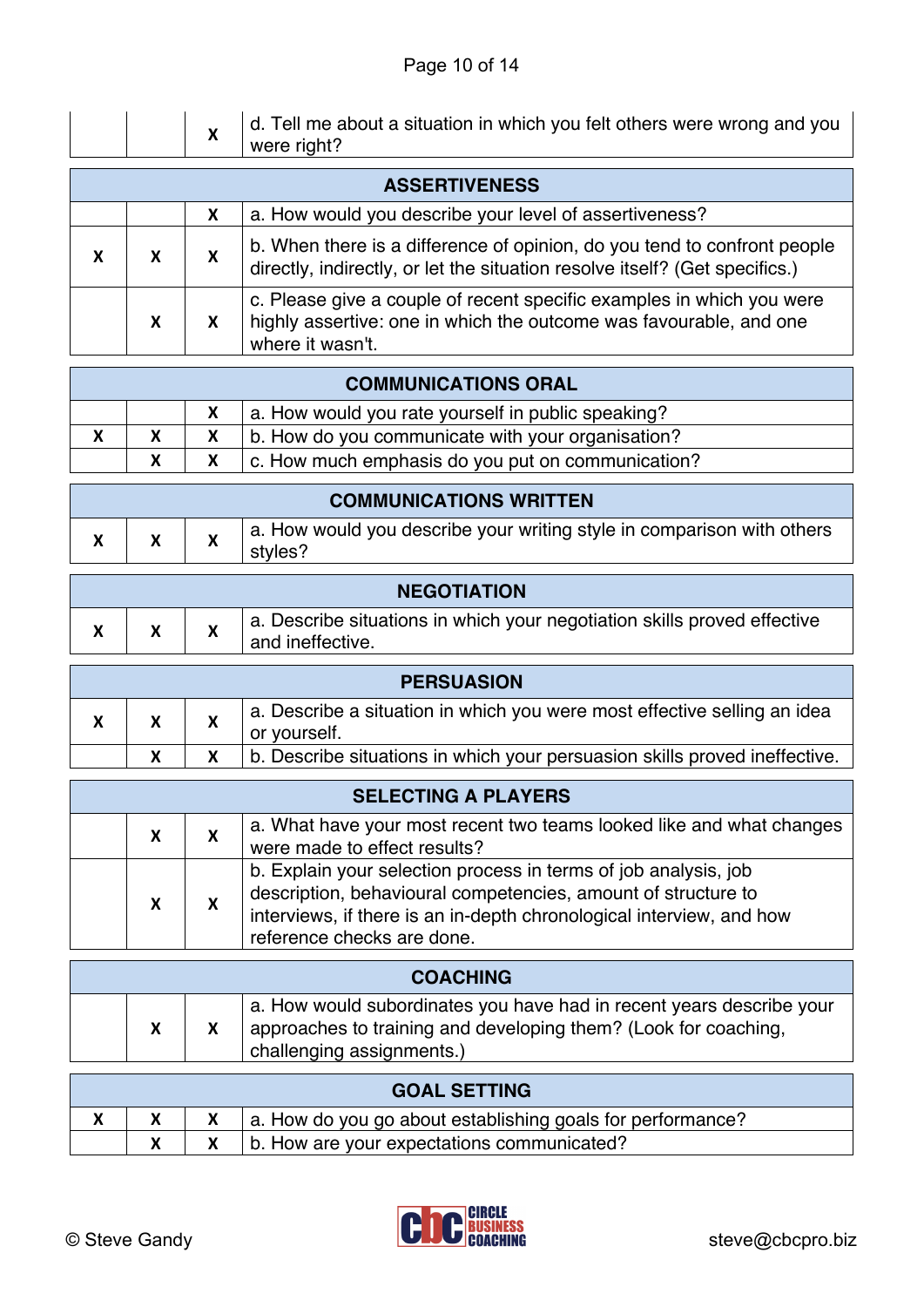| <b>EMPOWERMENT</b>    |   |   |                                                                                                             |  |
|-----------------------|---|---|-------------------------------------------------------------------------------------------------------------|--|
|                       | X | X | a. How "hands-on" a manager are you? (Get specifics.)                                                       |  |
| <b>ACCOUNTABILITY</b> |   |   |                                                                                                             |  |
|                       |   | X | a. Tell me about the performance management system you now use.                                             |  |
| X                     | X | X | b. How effective have been your methods for following up on delegated<br>assignments?                       |  |
|                       | X | X | c. Tell me about accountability. What happens when people fail to<br>perform?                               |  |
| X                     | X | X | d. What do you say or do when someone reporting to you has made a<br>significant (serious, costly) mistake? |  |
|                       | X | X | e. What are examples of your giving negative feedback to someone.                                           |  |

| <b>REDEPLOYING B/C PLAYERS</b> |  |  |                                                             |  |
|--------------------------------|--|--|-------------------------------------------------------------|--|
|                                |  |  | a. How many nonperformers have you removed in recent years? |  |
|                                |  |  | $x$   b. What approaches were used?                         |  |

| <b>TEAM BUILDING</b> |  |  |                                                                                |
|----------------------|--|--|--------------------------------------------------------------------------------|
|                      |  |  | $x \mid a$ . How have you tried to build your team?                            |
|                      |  |  | $x \mid x$ b. Which of your teams has been the biggest disappointment and why? |

| <b>RUNNING MEETINGS</b> |  |  |                                                                                                                              |
|-------------------------|--|--|------------------------------------------------------------------------------------------------------------------------------|
|                         |  |  | a. How productive are meetings you run?                                                                                      |
|                         |  |  | b. How would you describe your role in meetings ones that you have<br>called and those in which you have been a participant? |

| <b>CHANGE LEADERSHIP</b> |  |  |                                                                                                                     |
|--------------------------|--|--|---------------------------------------------------------------------------------------------------------------------|
|                          |  |  | a. In what specific ways have you changed an organisation the most in<br>terms of direction, results, and policies? |
|                          |  |  | b. What has been your approach to communications during change?                                                     |

| <b>INSPIRING OTHERS</b> |  |                                                 |                                                                                                 |  |  |
|-------------------------|--|-------------------------------------------------|-------------------------------------------------------------------------------------------------|--|--|
|                         |  | a. Are you a "natural leader"? How do you know? |                                                                                                 |  |  |
|                         |  |                                                 | b. Give examples of when people might have readily followed your lead<br>and when they did not. |  |  |

| <b>CONFLICT MANAGEMENT</b> |  |  |                                                                                                         |  |
|----------------------------|--|--|---------------------------------------------------------------------------------------------------------|--|
|                            |  |  | a. Describe situations in which you prevented or resolved conflicts.                                    |  |
|                            |  |  | b. If two subordinates are clashing what do you do? (Look for bringing<br>them together to resolve it.) |  |

| <b>ENERGY</b> |   |  |                                                                                  |  |  |
|---------------|---|--|----------------------------------------------------------------------------------|--|--|
|               | Λ |  | a. How many hours per week have you worked, on average, during the<br>past year? |  |  |

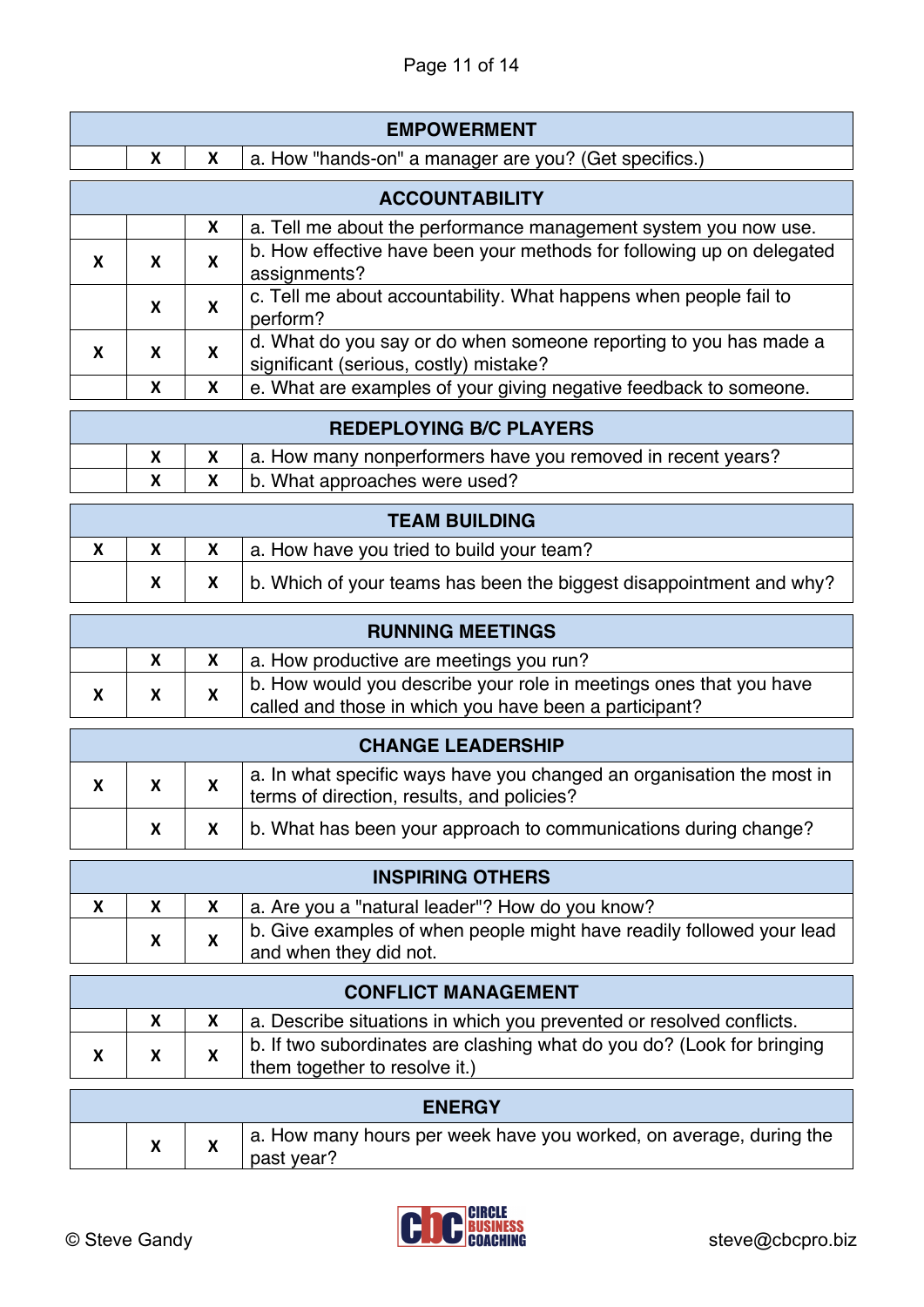| X |                                                                                                                        |  | b. What motivates you?                        |  |  |
|---|------------------------------------------------------------------------------------------------------------------------|--|-----------------------------------------------|--|--|
|   |                                                                                                                        |  | <b>PASSION</b>                                |  |  |
|   | X                                                                                                                      |  | a. How would you rate yourself in commitment? |  |  |
|   | b. Describe the pace at which you operate fast, slow, or moderate and<br>X<br>the circumstances under which it varies. |  |                                               |  |  |
|   |                                                                                                                        |  |                                               |  |  |
|   |                                                                                                                        |  |                                               |  |  |

| <b>AMBITION</b> |    |   |                                                    |  |  |  |
|-----------------|----|---|----------------------------------------------------|--|--|--|
| X               | x  | X | a. What are you looking for in your next job?      |  |  |  |
| X               | X. |   | b. Where would you like to go in this Company?     |  |  |  |
| X               | X  |   | c. What do you see as advantages in joining us?    |  |  |  |
| X               | X  | X | d. What do you see as disadvantages in joining us? |  |  |  |
|                 | X  |   | e. Who influences you?                             |  |  |  |

| <b>BALANCE IN LIFE</b>                                                                                                                         |  |  |  |  |  |
|------------------------------------------------------------------------------------------------------------------------------------------------|--|--|--|--|--|
| a. How satisfied are you with your balance in life among work, wellness,  <br>community involvement, professional associations, hobbies, etc.? |  |  |  |  |  |
| <b>TENACITY</b>                                                                                                                                |  |  |  |  |  |

| IENAVIEI |   |  |                                                                                    |  |
|----------|---|--|------------------------------------------------------------------------------------|--|
|          | X |  | a. What are examples of the biggest challenges you have faced and<br>overcome?     |  |
|          |   |  | b. What will references say is your general level of ability to get stuff<br>done? |  |

Please use these questions as best fits your current interview process. Also consider adding one or two based around your core values to ensure there's a good fit for you.

There is no right or wrong way to conduct an interview and it should take as long as is comfortable and to allow both sides to exhaust all questions. Remember that you are looking to hire "A" grade talent here so don't rush it. A great interview can last up to 4 hours or as little as 1.

To help grade the interviewee make plenty of notes on the answers to these questions and then complete the following scorecard to give you a deeper understanding as to whether this person, with the right support and training, will be an exceptional addition to your team.

If possible get another person to sit in on the interview and conduct the same assessments. Two heads are often better than one when it comes to recruiting "A" players and the time investment will be well worth it.

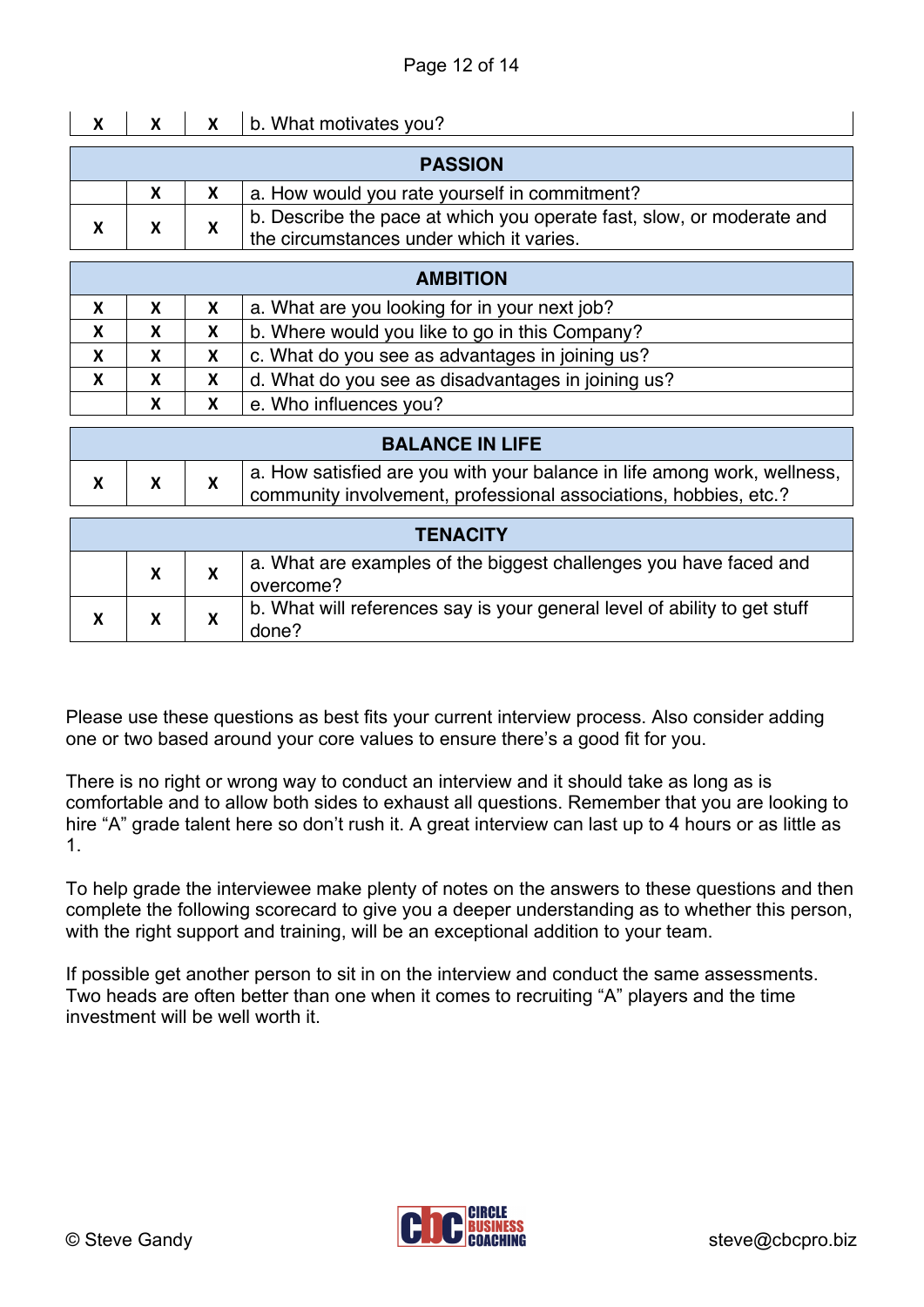| Scoring - 4 = Excellent, 3 = Good, | Minimum           |                    | <b>Comments</b> |  |
|------------------------------------|-------------------|--------------------|-----------------|--|
| $2 = OK, 1 = Poor$                 | acceptable rating | <b>Your rating</b> |                 |  |
| INTELLIGENCE                       |                   |                    |                 |  |
| <b>ANALYSIS SKILLS</b>             |                   |                    |                 |  |
| <b>DECISION MAKING</b>             |                   |                    |                 |  |
| CREATIVITY                         |                   |                    |                 |  |
| <b>STRATEGIC SKILLS</b>            |                   |                    |                 |  |
| <b>RISK TAKING</b>                 |                   |                    |                 |  |
| <b>LEADING EDGE</b>                |                   |                    |                 |  |
| <b>EDUCATION</b>                   |                   |                    |                 |  |
| <b>EXPERIENCE</b>                  |                   |                    |                 |  |
| <b>TRACK RECORD</b>                |                   |                    |                 |  |
| <b>INTEGRITY</b>                   |                   |                    |                 |  |
| <b>RESOURCEFULNESS</b>             |                   |                    |                 |  |
| ORGANISATION                       |                   |                    |                 |  |
| <b>EXCELLENCE</b>                  |                   |                    |                 |  |
| INDEPENDENCE                       |                   |                    |                 |  |
| <b>STRESS MANAGEMENT</b>           |                   |                    |                 |  |
| SELF-AWARENESS                     |                   |                    |                 |  |
| ADAPTABILITY                       |                   |                    |                 |  |
| <b>FIRST IMPRESSION</b>            |                   |                    |                 |  |
| <b>LIKABILITY</b>                  |                   |                    |                 |  |
| <b>LISTENING</b>                   |                   |                    |                 |  |
| <b>CUSTOMER FOCUS</b>              |                   |                    |                 |  |
| <b>TEAM PLAYER</b>                 |                   |                    |                 |  |
| <b>ASSERTIVENESS</b>               |                   |                    |                 |  |
| <b>COMMUNICATIONS ORAL</b>         |                   |                    |                 |  |
| <b>COMMUNICATIONS WRITTEN</b>      |                   |                    |                 |  |
| <b>NEGOTIATION</b>                 |                   |                    |                 |  |
| PERSUASION                         |                   |                    |                 |  |
| SELECTING A PLAYERS                |                   |                    |                 |  |
| COACHING                           |                   |                    |                 |  |
| <b>GOAL SETTING</b>                |                   |                    |                 |  |
| <b>EMPOWERMENT</b>                 |                   |                    |                 |  |
| <b>ACCOUNTABILITY</b>              |                   |                    |                 |  |
| REDEPLOYING B/C PLAYERS            |                   |                    |                 |  |
| <b>TEAM BUILDING</b>               |                   |                    |                 |  |
| <b>RUNNING MEETINGS</b>            |                   |                    |                 |  |
| <b>CHANGE LEADERSHIP</b>           |                   |                    |                 |  |
| <b>INSPIRING OTHERS</b>            |                   |                    |                 |  |
| <b>CONFLICT MANAGEMENT</b>         |                   |                    |                 |  |
| ENERGY                             |                   |                    |                 |  |
| PASSION                            |                   |                    |                 |  |
| <b>AMBITION</b>                    |                   |                    |                 |  |
| <b>BALANCE IN LIFE</b>             |                   |                    |                 |  |
| <b>TENACITY</b>                    |                   |                    |                 |  |
|                                    |                   |                    |                 |  |